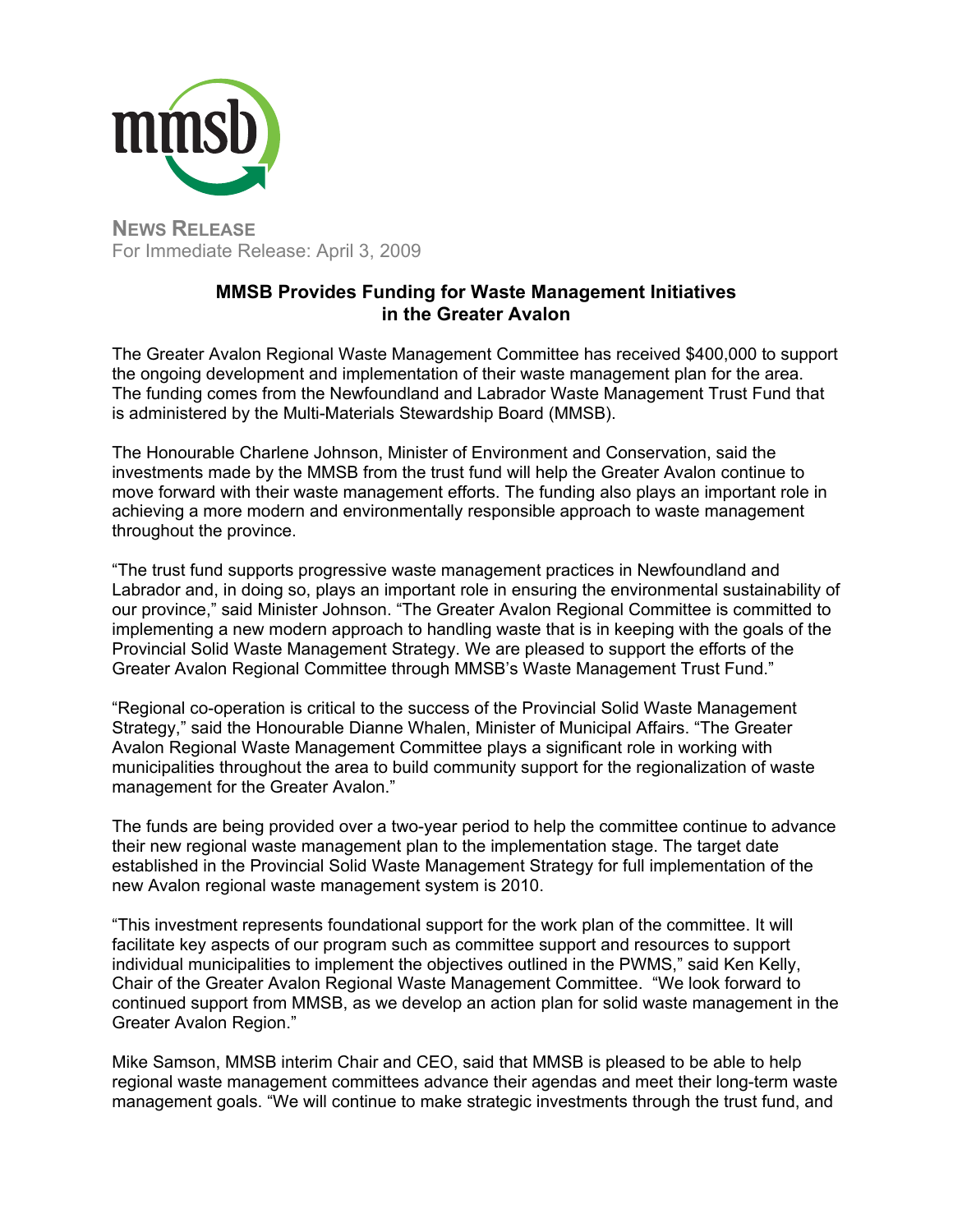we will continue to work with regional waste management committees and other stakeholders around the province in our efforts to develop a cost-effective and environmentally responsible waste management system for the province as a whole," said Mr. Samson.

MMSB is a provincial Crown agency that reports to the Minister of Environment and Conservation. Its mandate is to support progressive waste management practices in the province, with a particular focus on waste diversion, recycling and public education, in order to ensure a clean and healthy environment throughout Newfoundland and Labrador.

- 30 -

Media contacts:

Melony O'Neill Director of Communications Department of Environment and Conservation 709-729-2575, 689-0928 moneill@gov.nl.ca

Cara Pike Director of Marketing and Communications MMSB 709-757-3696 cpike@mmsb.nl.ca

Susanne Hillier Director of Communications Department of Municipal Affairs 709-729-1983, 690-2498 SusanneHiller@gov.nl.ca

## **BACKGROUNDER The Newfoundland and Labrador Waste Management Trust Fund**

In 1997, the Provincial Government established the Newfoundland and Labrador Waste Management Trust Fund. The trust fund provides financial assistance to aid in the development and implementation of waste management initiatives in the province. It is governed by provincial waste management regulations and is administered by the MMSB under direction of the Minister of Environment and Conservation. The principal source of funds for the trust fund is surplus revenues from the province's Used Beverage Container Recycling Program.

In its early years, the trust fund financed a wide variety of waste management initiatives, ranging from local education and information projects, community cleanups, school recycling programs, pilot projects on waste diversion, and municipal studies to investigate the practicality of regional approaches to managing waste in a more environmentally responsible manner.

Activities that MMSB will continue to support through the trust fund include:

- Strategic support for the start-up planning and organizational development needs of the 15 regional waste management authorities;
- Development of comprehensive long-term waste management plans in each of the 15 regions;
- Financing of demonstration or pilot projects for innovative waste diversion initiatives that have potential application throughout the province;
- Public education and waste reduction awareness campaigns at the provincial level, such as the Get to Half campaign;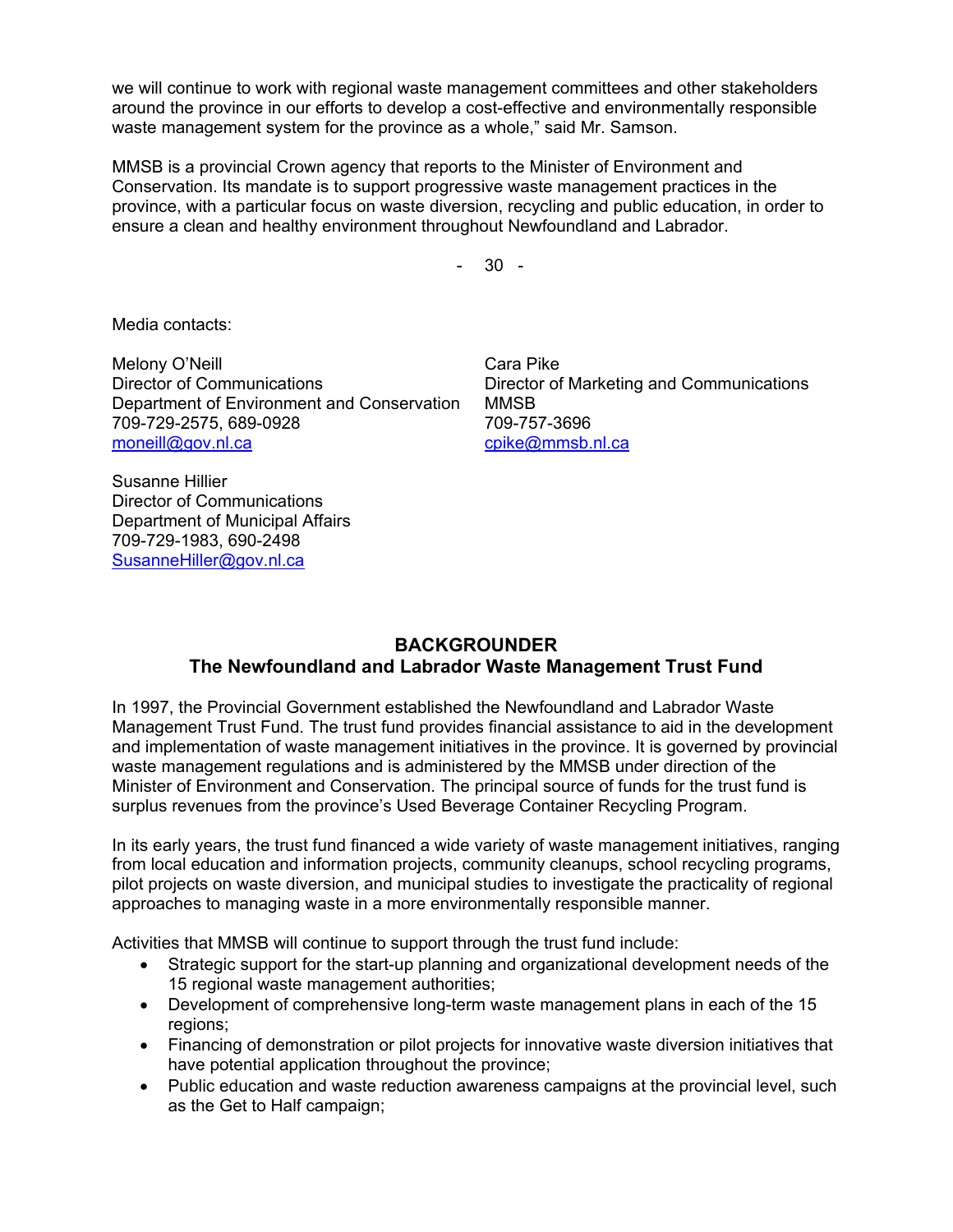- Continuation of MMSB's Household Hazardous Waste Collection (HHW) Program until permanent HHW collection infrastructure is established through the 15 regional waste management authorities;
- Co-ordination of province-wide research into waste disposal alternatives for those isolated communities that will not be able to participate in a regional approach to waste management because of practical considerations; and,
- Permanent closure of existing waste disposal sites that do not meet the new environmental standards set in the Provincial Waste Management Strategy.

## **The Provincial Solid Waste Management Strategy**

In May 2007, the Provincial Government announced implementation of the \$200 million Provincial Solid Waste Management Strategy, with a goal for full implementation by 2020. The strategy calls for full-service regional waste management facilities in three areas – Avalon, Central and Western – of the island portion of the province and programs that will be developed for the zones in Labrador to meet the provincial waste management goals.

The provincial strategy aims to reduce the amount of garbage going into landfills in the province by 50 per cent. This strategy is supported by the use of disposal bans, the development of new infrastructure to facilitate the implementation of broad-based recycling activities at the regional level and an aggressive public education campaign to focus attention on reducing the amount of waste generated in the first instance.

At the time of implementation, there were more than 240 waste disposal sites in operation throughout the province and, today, there are fewer than 200. Open burning has been reduced – and even eliminated on the Greater Avalon – and regional waste management committees and boards have been established in most regions.

The Provincial Solid Waste Management Strategy is led by a partnership of government departments, the MMSB, regional boards/committees and municipalities, each with a specific role in the strategy.

The Department of Municipal Affairs is responsible for the strategy's implementation and capital funding. The province has committed \$200 million to cover 100 per cent of the capital costs for the infrastructure needed by municipalities to implement the new regional waste management systems.

The Department of Environment and Conservation is the author of the strategy and is responsible for overall policy and setting environmental standards and regulations governing waste management.

The Department of Government Services is responsible for inspection of waste management sites, enforcement of environmental standards and facilitation of site closures.

The Multi-Materials Stewardship Board is a Crown agency that is responsible on a provincewide basis for recycling specific waste streams that pose particular environmental or other challenges and which do not lend themselves to proper management at the local level. The MMSB is also responsible for providing start-up planning and organizational development support to the 15 regional waste management authorities that will enable them to implement modern waste management systems throughout the province. The MMSB has also been mandated to develop and implement province-wide public education and awareness initiatives